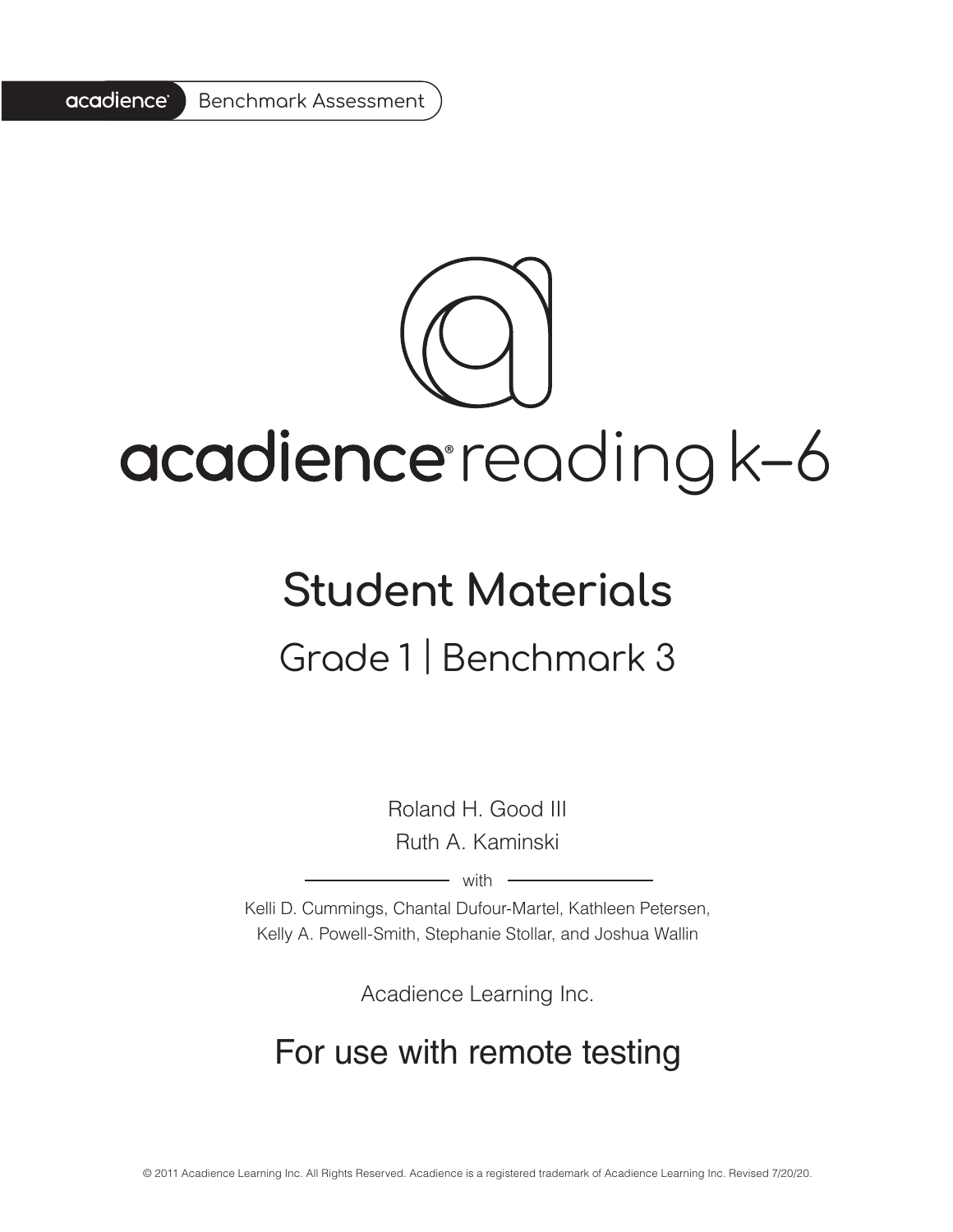# sog mip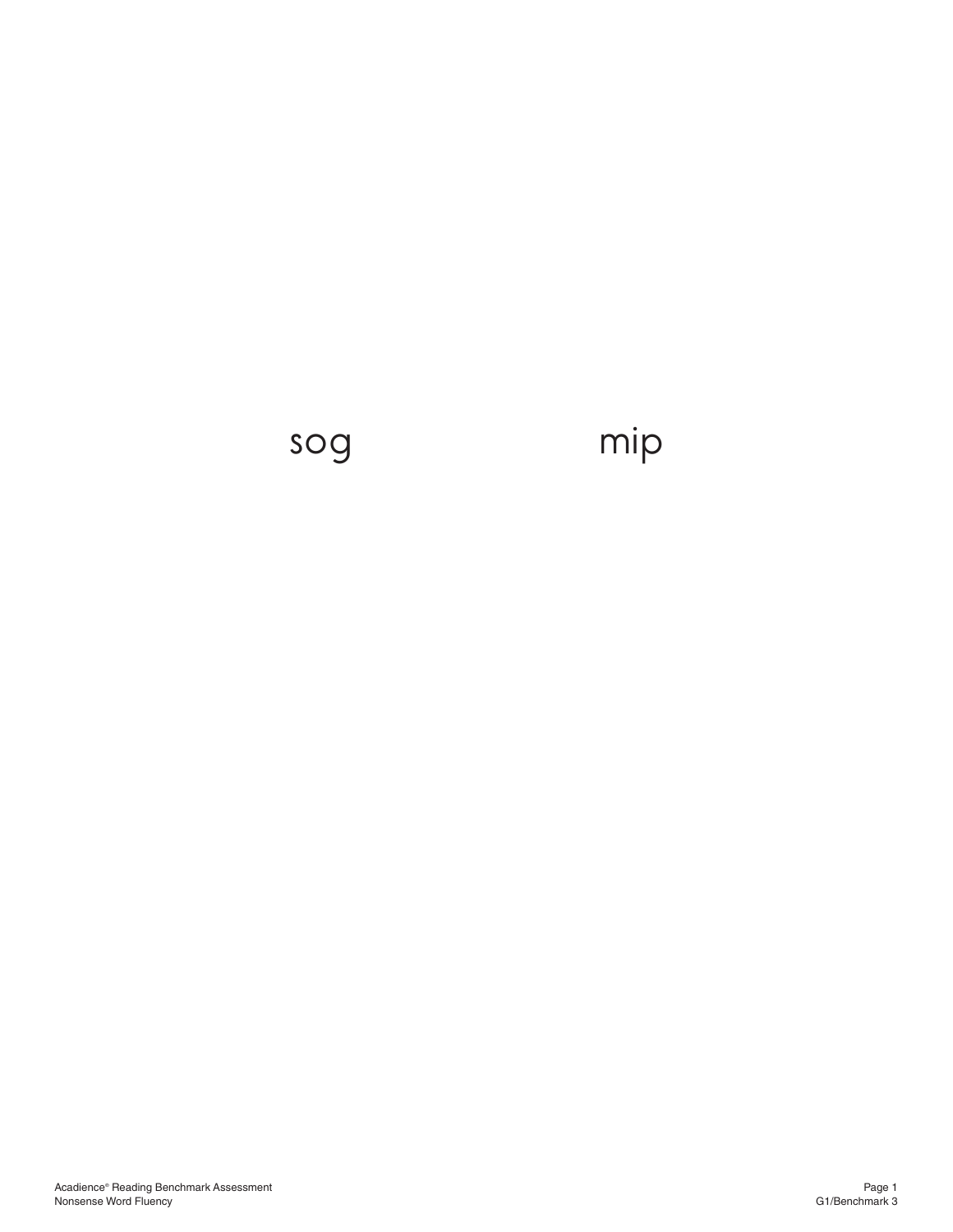| rus        | hev | ab  | zid            | lod        |
|------------|-----|-----|----------------|------------|
| hez        | tos | wul | $\overline{q}$ | <u>til</u> |
| <b>VUZ</b> | tec | zic | nas            | toj        |
| ag         | hov | vik | kut            | mem        |
| ek         | yun | rab | tif            | fov        |
| puf        | zaj | nib | poj            | vel        |
| rup        | ev  | yif | pov            | hap        |
| pes        | kav | juc | rif            | $\circ$ m  |
| pil        | paj | voj | bec            | yut        |
| jas        | ep  | fiz | nud            | hol        |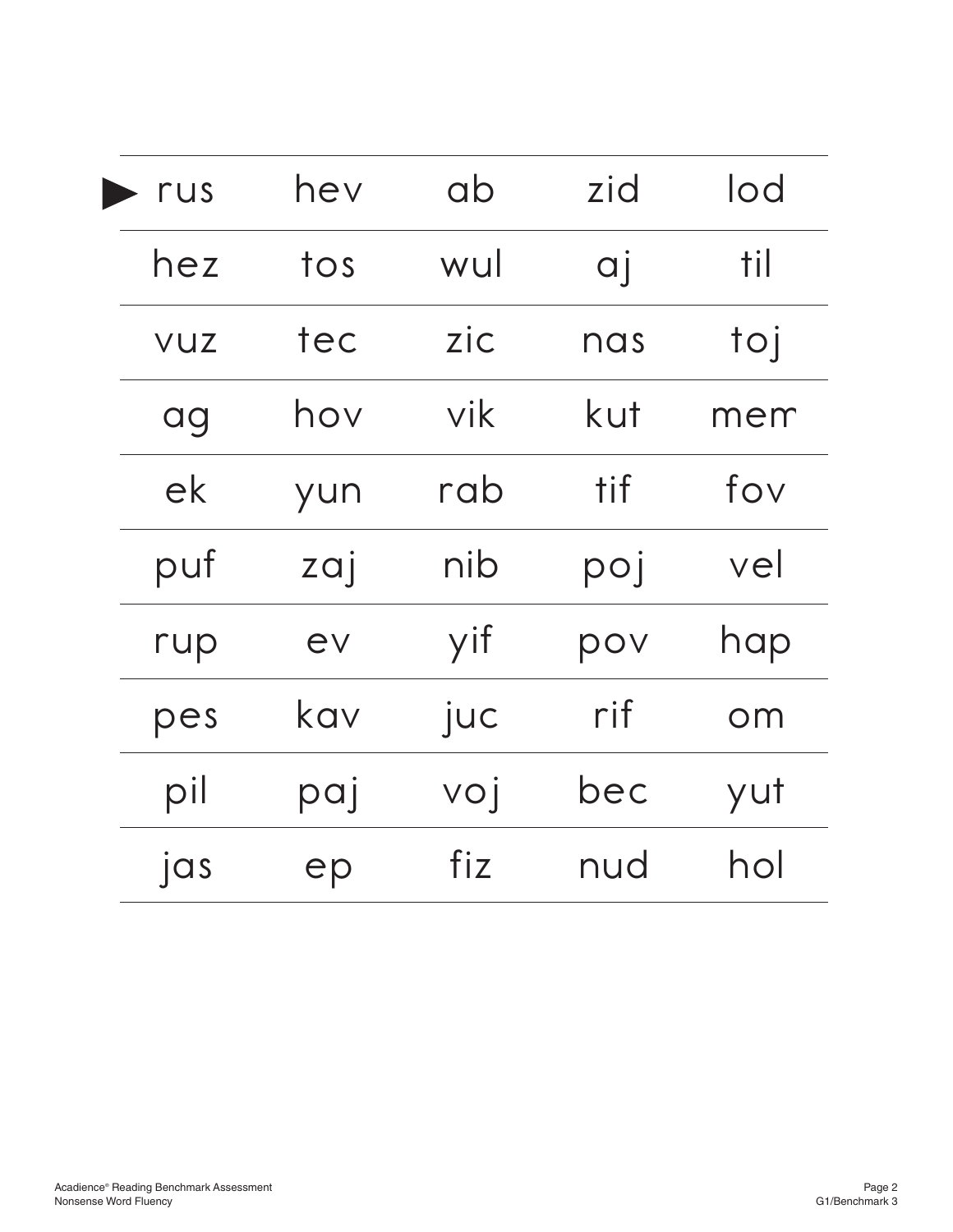### **The Cocoa Stand**

Mark and his brother Sam wanted to go to the movies, but they needed money. In the summer they sold cool drinks, but it was very cold outside.

"I have an idea," said Sam. "We can make hot cocoa, because on such a cold day, everyone will want some cocoa to warm them up."

Mark loved hot cocoa, but he could not make it. Sam was fifteen, so he could make cocoa, but what could Mark do?

"You can help, too!" said Sam. "I will work the stove, but you can help mix it together."

Sam told Mark what they needed to make cocoa. While Sam heated the milk, Mark mixed the cocoa and sugar in a bowl. He added a small amount of vanilla and a tiny bit of salt, and then Sam brought over the hot milk and carefully poured it in. Mark got out a big thermos and Sam poured the hot cocoa into it. Then they put on their warm clothes. They also got out chairs and a card table. Sam made a sign that said "Hot Cocoa for Sale!" and Mark drew a picture of a cup of hot cocoa. They went outside to sell their drink.

Their neighbor, Ms. Martin, came by. "I'll buy a cup," she said. Sam gave her a cup and she tasted it. "This is really good," she said. "It's the perfect drink for a cold day. Who made such good cocoa?"

"We both did!" the brothers said.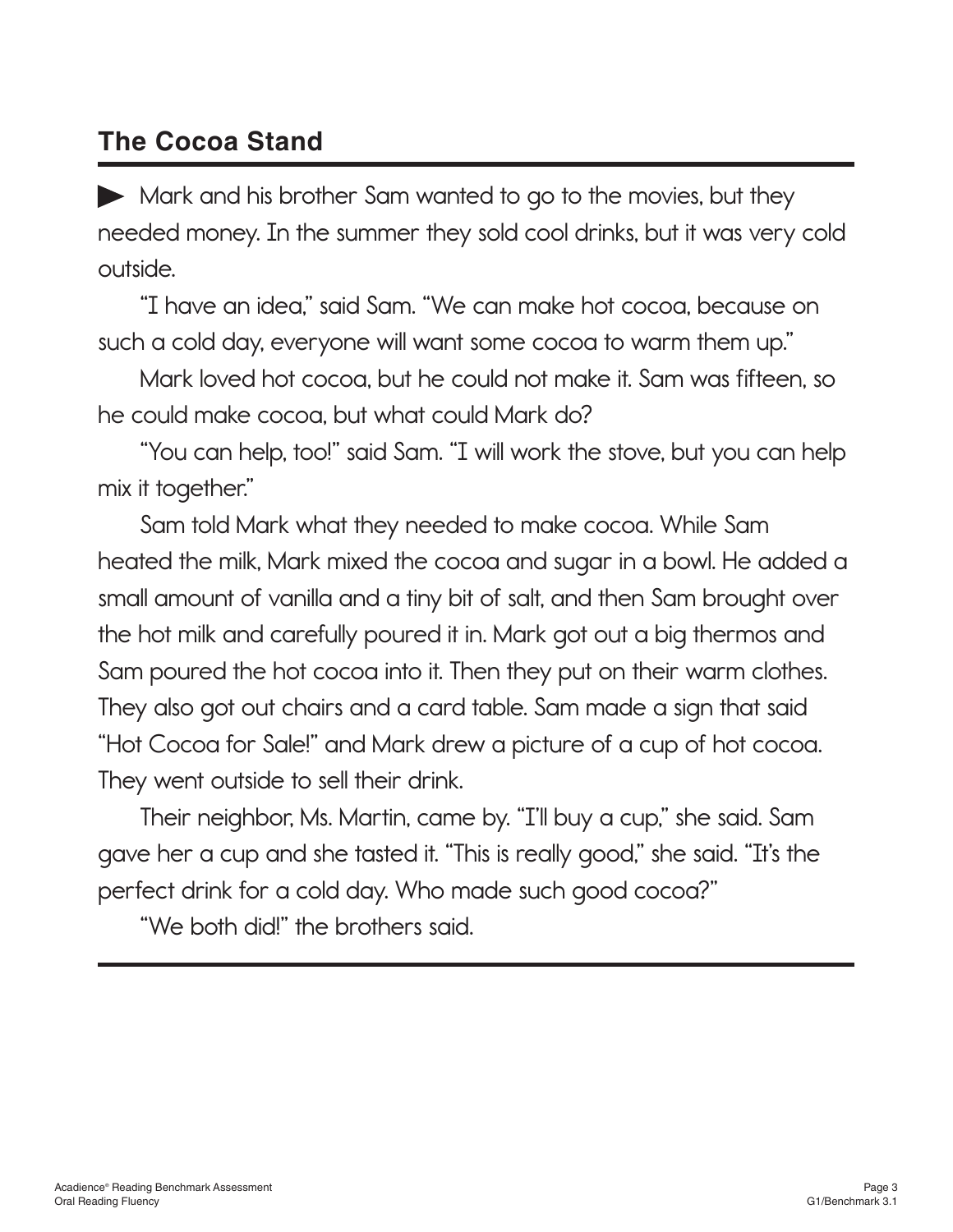#### **Parts of a Tree**

Trees are very tall plants. They come in different shapes and sizes. Yet all trees have the same parts.

The leaves are the green parts of the tree. Some leaves are big and flat. Others look like thin needles. No matter their size or shape, leaves take in air and sunlight. Trees need air and light to live and grow.

The hardest, tallest part of the tree is the trunk. The trunk holds up the tree. The bark is the part of the trunk that we see. Tiny tubes inside the trunk move water and nutrients throughout the tree. The bark protects the tubes from animals that visit the tree and from hot and cold weather.

We cannot see the roots of the tree. The roots grow deep into the dirt. They keep the tree from falling over. Roots also have little tubes inside. They take in water and nutrients from the dirt and move them up into the trunk. These things make the tree strong and healthy.

Seeds are another tree part. They may form in flowers, cones, or nuts. They fall on the ground and start to grow. It will take many years, but a tiny seed will one day grow into a tall tree.